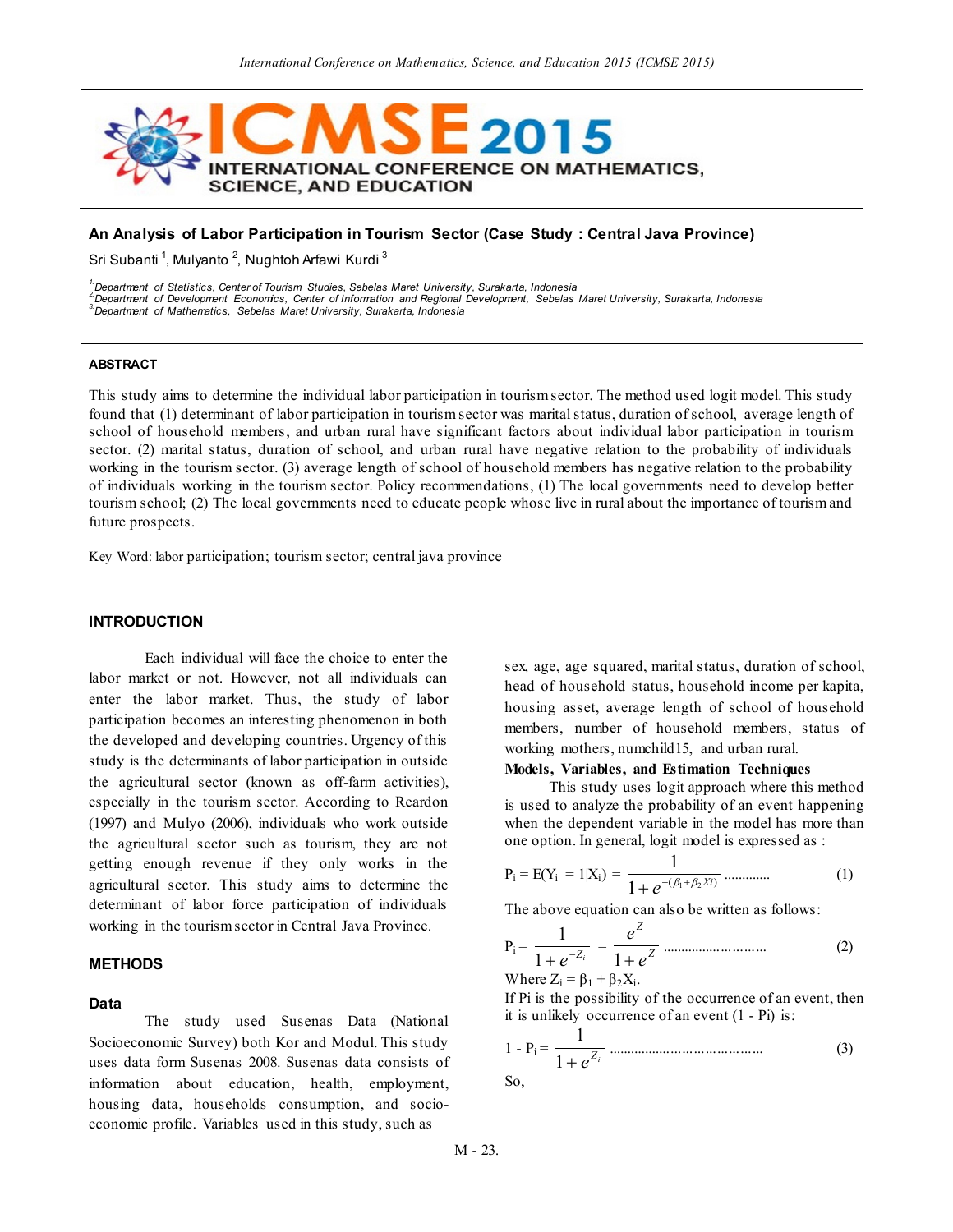$$
\frac{\text{Pi}}{1-\text{Pi}} = \frac{1+e^{Z_i}}{1+e^{-Z_i}} = e^{Z_i} \dots \dots \dots \dots \dots \dots \dots \tag{4}
$$

Pi  $/$  (1 - pi) is called the odds (risk) of an event, ie the ratio of the likelihood of an event against the unlikely occurrence of an event.

If we take the natural log equation (4), we obtain the following results:

$$
Li = \ln\left(\frac{P_i}{1 - P_i}\right) = Z_i = \beta_1 + \beta_2 X_i \dots \dots \dots \tag{5}
$$

L is the log of the odds that are linear in X and linear in the parameters. L called logit, so that equation (5) is called the logit model. From equation (5), the model of this study are as follows:

 $Y^*$ 

 $= \beta 0 + \beta 1$ sex<sub>i</sub> +  $\beta 2$ age<sub>i</sub> +  $\beta 3$ age^2<sub>i</sub>

 $+ \beta$ 4 maritalstatus<sub>i</sub> +  $\beta$ 5 schooling<sub>i</sub>

 $+ \beta$ 6headofhouseholdstatus;

 $+ \beta$ 7 hous ehold income per kapita,

 $+ \beta$ 8the averages chool of house hold members,

 $+$   $\beta$ 9numberofhouseholdmembers,

+  $\beta$ 10 status of working mothers<sub>i</sub> +  $\beta$ 11 numchild 15<sub>i</sub>

$$
+\beta12urban rural_i+\beta13 housing assets_i+u_i
$$

…………................. (6) Description of variables in **Tabel 1**.

Based on **Table 2 and Table 3**, we will present the output of Central Java province.

From **Table 2**. Pseudo  $R^2$  value, we can interpret that the 4.4 per cent variation of the dependent variable can be explained by the independent variable. LR value of 57.00 and prob. of 0.00 indicates that all independent variables significant in explaining the dependent variable. Determinant of individual's labor participation in tourism sector is marital status, education, average school of household members, and urban rural.

The next interpretation using odds ratios. This approach is used to determine the likelihood of an event at each independent variable. If the independent variable in the form of categorical, there is a likelihood of a successful event (y = 1) at  $x = 1$  for e $\beta$  times than  $x = 0$ . If the independent variable has a continuous scale and value of the odds ratio greater than or equal to one, then the possibility of a successful event becomes larger. Each increment C unit at the independent variables will result in the possibility of success of the event for exp.  $(C, \beta)$ times greater.

| <b>Tabel 1. Description Variables</b> |                                                                                                                                   |  |  |  |
|---------------------------------------|-----------------------------------------------------------------------------------------------------------------------------------|--|--|--|
| Variable                              | Description                                                                                                                       |  |  |  |
| Dependent Variable                    |                                                                                                                                   |  |  |  |
| probtourism                           | individual who working in tourism sector or not; $1 =$ if working in tourism sector<br>and $0 =$ if not working in tourism sector |  |  |  |
| Independent Variable                  |                                                                                                                                   |  |  |  |
| sex                                   | <b>Sex</b>                                                                                                                        |  |  |  |
| age                                   | Age                                                                                                                               |  |  |  |
| $age^{\wedge}2$                       | age squared                                                                                                                       |  |  |  |
| marital status                        | $1 =$ married and $0 =$ single or divorced                                                                                        |  |  |  |
| duration of school                    | attained the highest school                                                                                                       |  |  |  |
| head of household status              | the status of the individual as head of household; $1 =$ head of the household and 0<br>$=$ not head of household                 |  |  |  |
| household income per kapita           | total household income divided by the number of household members                                                                 |  |  |  |
| housing asset                         | ownership of housing asset; $1 =$ individual has a home and $0 =$ individual does not<br>have a home                              |  |  |  |
| average length of school of           | the highest number of of school length attainment of each individual in the                                                       |  |  |  |
| household members                     | household divided by the number of household members                                                                              |  |  |  |
| number of household                   | number of household members                                                                                                       |  |  |  |
| members                               |                                                                                                                                   |  |  |  |
| status of working mothers             | the status of working mothers in the household; $1 =$ working and $0 =$ not working                                               |  |  |  |
| numchild15                            | the number of children in the household under the age of 15 years                                                                 |  |  |  |
| urbanrural                            | location of residence whether in rural or urban; $1 =$ urban and $0 =$ rural                                                      |  |  |  |

# **RESULT AND EXPLANATION**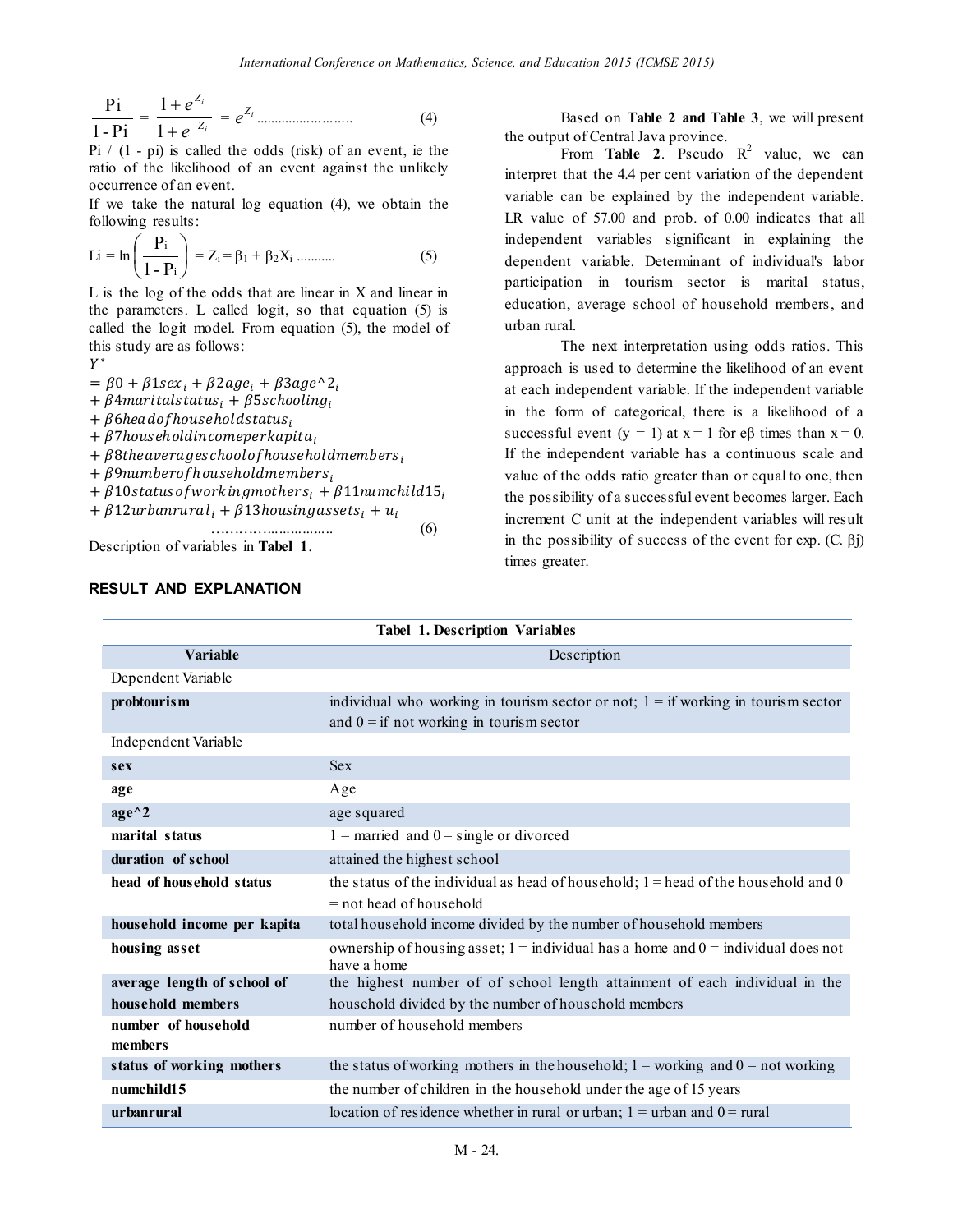| Table 2. Logistic Regression Output           |              |           |          |  |  |  |
|-----------------------------------------------|--------------|-----------|----------|--|--|--|
| Dependent Variable: Probtourism               |              |           |          |  |  |  |
| <b>Variable</b>                               | Central Java |           |          |  |  |  |
|                                               | Coef.        | Std. Err. | Sign.    |  |  |  |
| <b>Sex</b>                                    | 0.171        | 0.262     |          |  |  |  |
| Age                                           | 0.034        | 0.056     |          |  |  |  |
| $age^{\wedge} 2$                              | $-0.001$     | 0.001     |          |  |  |  |
| marital status                                | $-0.775$     | 0.300     | ***      |  |  |  |
| duration of school                            | $-0.132$     | 0.043     | ***      |  |  |  |
| head of household status                      | 0.340        | 0.387     |          |  |  |  |
| household income per kapita                   | 0.000        | 0.000     |          |  |  |  |
| average length of school of household members | 0.095        | 0.057     | $^\star$ |  |  |  |
| number of household members                   | $-0.009$     | 0.074     |          |  |  |  |
| status of working mother                      | 0.715        | 0.468     |          |  |  |  |
| numchild15                                    | 0.060        | 0.125     |          |  |  |  |
| urb an rural                                  | $-0.844$     | 0.204     | ***      |  |  |  |
| housing asset                                 | $-0.341$     | 0.238     |          |  |  |  |
| Constant                                      | $-2.301$     | 1.139     | $**$     |  |  |  |
| Number of obs                                 |              | 6802      |          |  |  |  |
| LR chi $2(13)$                                |              | 57.000    |          |  |  |  |
| Prob > chi2                                   |              | 0.000     |          |  |  |  |
| Pseudo R2                                     |              | 0.044     |          |  |  |  |

| Table 3. Odd Ratio Output                     |                   |           |        |  |  |  |
|-----------------------------------------------|-------------------|-----------|--------|--|--|--|
| Dependent Variable: Probtourism               |                   |           |        |  |  |  |
| Variable                                      | Central Java      |           |        |  |  |  |
|                                               | <b>Odd. Ratio</b> | Std. Err. | Sign.  |  |  |  |
| <b>Sex</b>                                    | 1.186             | 0.311     |        |  |  |  |
| Age                                           | 1.035             | 0.058     |        |  |  |  |
| $age^{\wedge}2$                               | 0.999             | 0.001     |        |  |  |  |
| marital status                                | 0.461             | 0.138     | $***$  |  |  |  |
| duration of school                            | 0.877             | 0.038     | ***    |  |  |  |
| head of household status                      | 1.405             | 0.544     |        |  |  |  |
| household income per kapita                   | 1.000             | 0.000     |        |  |  |  |
| average length of school of household members | 1.100             | 0.062     | $\ast$ |  |  |  |
| number of household members                   | 0.991             | 0.074     |        |  |  |  |
| status of working mother                      | 2.045             | 0.956     |        |  |  |  |
| numchild15                                    | 1.062             | 0.133     |        |  |  |  |
| urban rural                                   | 0.430             | 0.088     | $***$  |  |  |  |
| housing asset                                 | 0.711             | 0.170     |        |  |  |  |
| Number of obs                                 | 6802              |           |        |  |  |  |
| LR chi $2(13)$                                |                   | 57.000    |        |  |  |  |
| Prob > chi2                                   |                   | 0.000     |        |  |  |  |
| <b>Pseudo R2</b>                              |                   | 0.0435    |        |  |  |  |